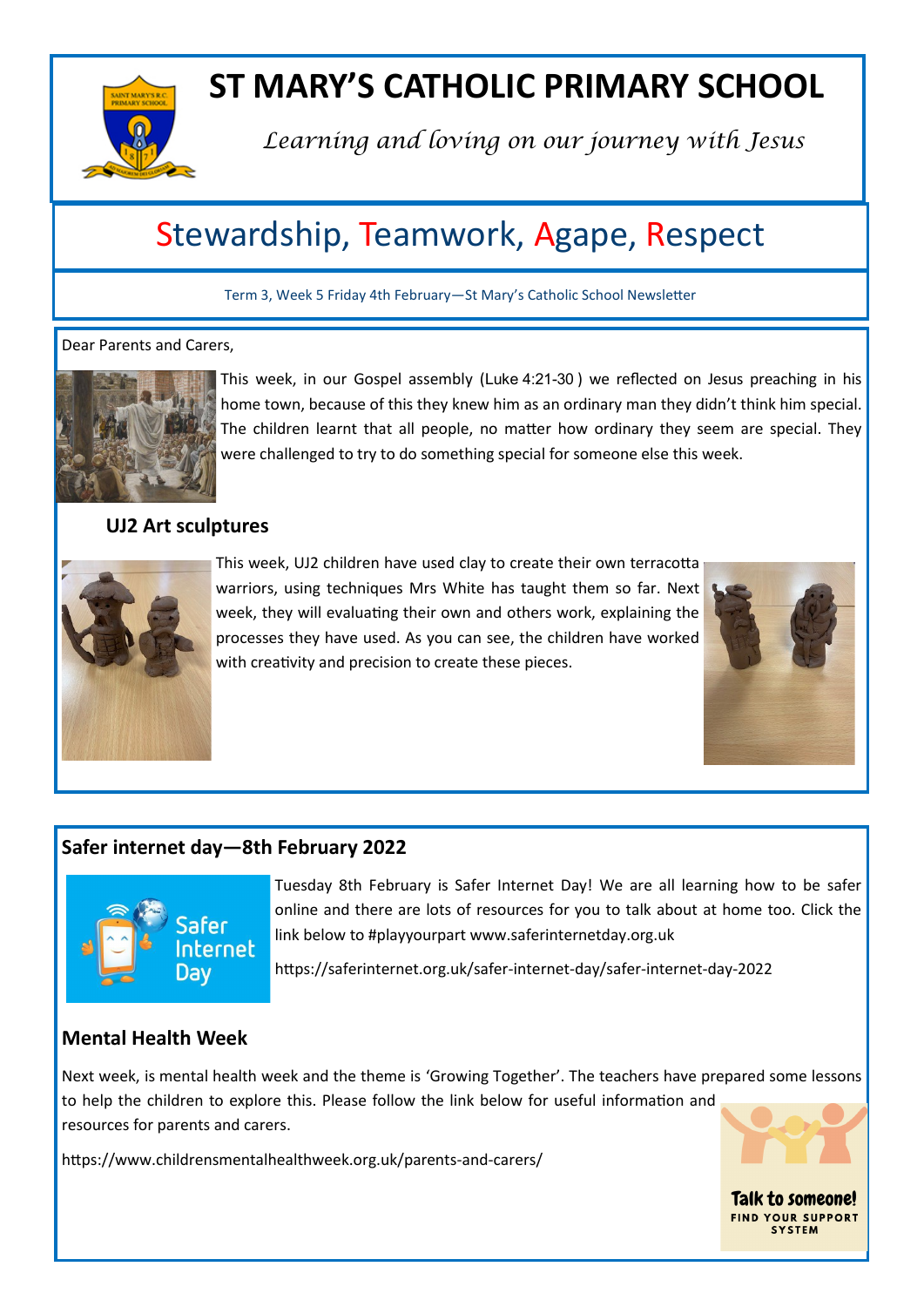#### **Celebrations Assembly**

Congratulations to the following children from for achieving the Star of the week on Thursday February 2022:

#### **The children were:**

| Infant $1-$ Efi | Infant 2 — Laura J | Infant 3- Elisa |
|-----------------|--------------------|-----------------|
| $LI$ Michael    | $JL2 - Zoey$       | $LJ3 -$ Maryam  |
| UJ1-Izabela     | $UJ2 -$ Kayleigh   | UJ3-Jan         |

Head Teacher— Lexie (LJ3)

#### **Parking on Sandringham Road**



Can I please highlight the issue caused by the parking of cars in Sandringham Road by the parents at our school . Our neighbours have complained about cars parking on the pavements and grass verges which is a safety hazard. Please allow yourself time to park safely and with consideration of the residents who live close to the school.

#### **Message from FOSM**

#### **What is FOSM?**

Friends of St Mary's (FOSM) is our parent association.

Our aims are:

\* To develop relationships between parents and others associated with the school.

\*To engage in activities which support the school and to advance the education of the pupils.

\*To raise funds and purchase equipment for the school

\*To enhance the school community

Throughout the year FOSM organises events like the Christmas Fair, School Discos, Secret Santa, Tea and Tissues, Teddy Bears Picnic, Theatre Trips, Second Hand Uniform Sales, Easter Extravaganza etc. Sadly, because of the pandemic and restrictions these events have not been able to happen for a while, but we are hoping to start planning a few more events now that restrictions are easing. In addition to these events FOSM also helps to fund pool club and the school's chickens.

#### **Who are FOSM?**

As a parent or guardian of a child at St Mary's School you are automatically a member of FOSM. There is a committee which consists of:

Chairs - Shell Collins, Emma Wilkins and Jen Hunt

Treasurer- Louise Rance

Secretary-Jennifer Doswell

However, for FOSM to succeed we need everyone to get involved. We meet each half term to arrange and plan events and discuss new fundraising ideas. We understand you are all busy with family and work life, however by volunteering at just one event a year you will ensure the continued success of FOSM.

If you are keen to get involved, please email [fosmhub@gmail.com](mailto:fosmhub@gmail.com)

The FOSM Committee